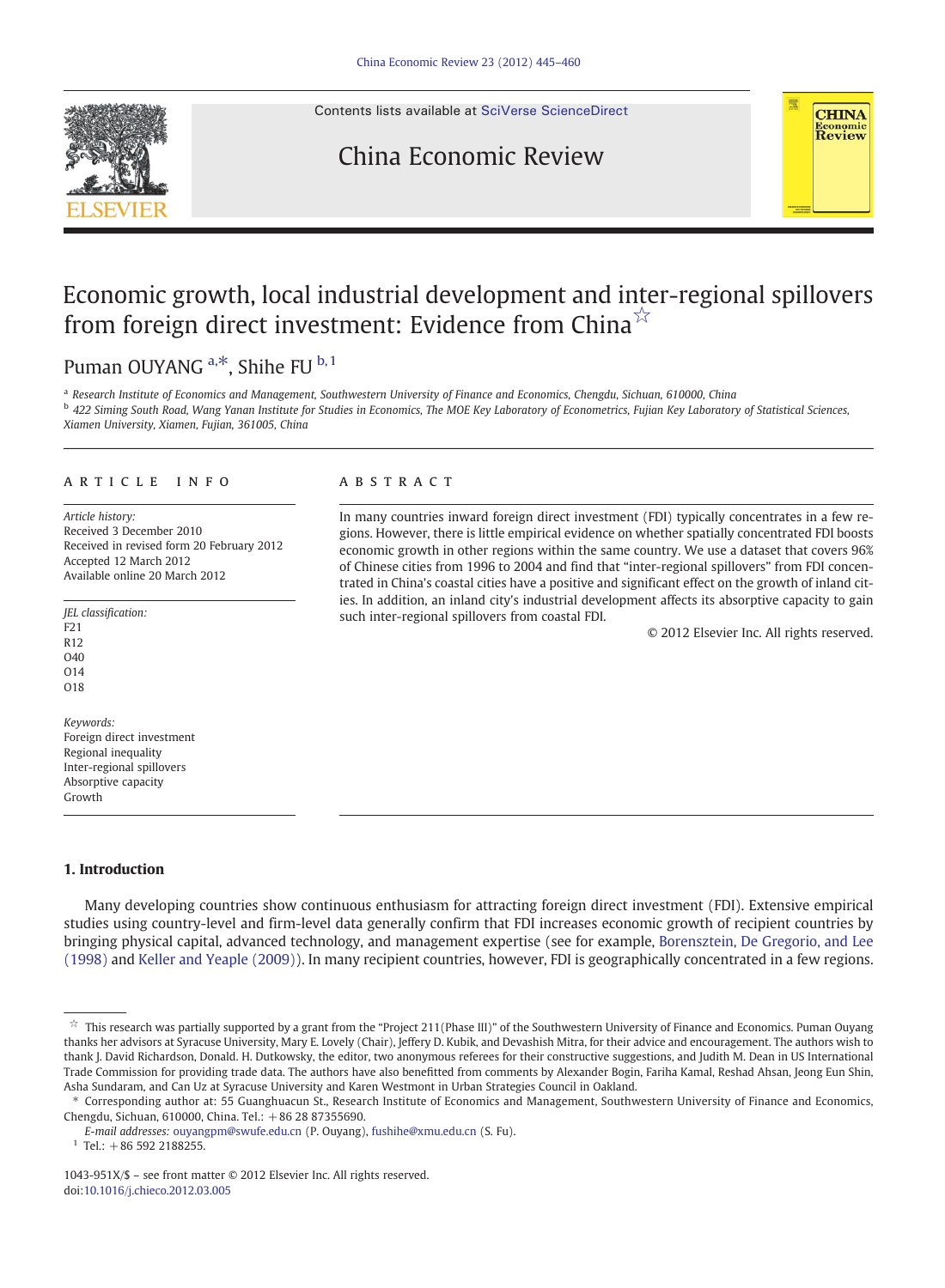In India, between 2001 and 2005, 65.5% of FDI inflows concentrated in only five of the twenty-five states.<sup>2</sup> A similar pattern appears in Brazil, Indonesia, Lithuania, and Russia.<sup>3</sup> In China, 90% of FDI inflows consistently cluster in the coastal regions that account for 40% of the population and 30% of the land area. This spatial concentration raises the concern that FDI inflows lead to unbalanced regional growth and widen income inequality across regions within an FDI recipient country. This concern is supported by many empirical studies in India ([Nunnenkamp & Stracke, 2007](#page--1-0)) and in China ([Fujita & Dapeng, 2001;](#page--1-0) [Jian, Sachs, &](#page--1-0) [Warner, 1996](#page--1-0); [Lin & Liu, 2000](#page--1-0); [Ng & Tuan, 2006;](#page--1-0) [Zhang & Zhang, 2003\)](#page--1-0).

However, such concern ignores the inter-regional spillover effects through which FDI concentrated in a few regions may contribute to the economic growth of other regions. If the inter-regional spillover effects of FDI exist and are economically significant, then, such concern is overstated. For many developing countries, the growth effects of spatially concentrated FDI on FDI-scarce regions may determine the desirability of a liberal FDI policy. More importantly, a region's absorptive capacity determines its ability to reap the benefit from inter-regional spillovers, and understanding what affect a region's absorptive capacity may have on policy implications for how a poor, FDI-scarce region can gain from concentrated FDI.

China provides a useful setting for studying inter-regional spillovers. First, China has a large land area and substantial geographic variations in economic activity. China is landlocked on the west and the north, the inland region; coastal regions are mainly on the east and the south. After decades of industrial development under the centrally planned economy, mining and heavy industries are heavily concentrated in inland provinces while most light industries are concentrated in the coast.<sup>4</sup> Second, China also displays apparent FDI spatial concentration and regional income inequality. Coastal regions have geographical advantages for export-oriented FDI [\(Liu, Wang, & Wei, 2001;](#page--1-0) [Zhang & Felmingham, 2001\)](#page--1-0) and also offer larger domestic markets for foreign firms serving local customers ([Amiti & Javorcik, 2008\)](#page--1-0). Furthermore, China's gradual reform policy favored coastal regions by establishing special economic zones and offering preferential tax treatments ([Branstetter & Feenstra, 2002\)](#page--1-0). [Fig. 1](#page--1-0) illustrates the clustering of FDI inflows in China over the period 1996–2004. The most attractive provinces for foreign investors are along the coast. [Fig. 2](#page--1-0) shows increasing coast-inland disparity in terms of total FDI inflows and FDI per capita, respectively. Coastal provinces enjoy at least 5 times more FDI and 7 times more FDI per capita than inland provinces during the sample years. [Fig. 3](#page--1-0) provides plots of the standard deviations of FDI inflows and real GDP per capita in the sample and once again reflects the increasing FDI concentration in coastal region and income disparity across China.

FDI concentrated in coastal regions may have boosted economic growth of FDI-scarce, inland regions in China. This paper aims to use the Chinese city level data to quantify the magnitude of such inter-regional spillover effects resulting from FDI concentrated in coastal regions and to test how an inland city's industrial development affects its absorptive capacity to benefit from such inter-regional spillovers. This study is particularly relevant to China since China's regional development policies favor coastal regions to attract FDI and hope the fast coastal growth can drive economic growth in poor inland regions. The analysis of growth effects of coastal FDI on inland cities can shed light on the effectiveness of these policies and on the channels through which inland cities benefit from distant coastal FDI.

We make three contributions to the literature. There is little empirical evidence on the existence and magnitude of interregional spillover effects from inward FDI, especially, on inter-regional spillovers from coastal FDI to inland regions. Our first contribution is to test directly inter-regional spillover effects from FDI, specifically, spillover effects from coastal FDI to inland cities, adding new empirical evidence to the sparse literature on interregional spillovers of FDI.

Our second contribution is to test explicitly how local industrial development affects a region's absorptive capacity for interregional spillovers. Existing studies on absorptive capacity discuss the roles of human capital, research and development (R&D), and financial markets, but ignore the role of local industrial development. China's inland regions are suppliers of abundant natural resources and intermediate goods to industrial activities in coastal regions. Through such inter-industrial linkages between coastal FDI and inland mining and manufacturing, industrial development enhances an inland region's absorptive capacity for receiving spillovers from coastal FDI. We use the share of mining and manufacturing in GDP to measure an inland city's industrial development. Due to data availability, we discuss but do not focus on the roles of human capital and R&D in determining absorptive capacity.

Finally, we use city level dataset and explicitly address endogeneity issues in estimating inter-regional spillover effects. We assemble a dataset covering 277 Chinese cities during the period 1996–2004.<sup>5</sup> Compared with studies based on Chinese provincial data, city-level data have advantages for studying regional spillovers: (1) A city is the unit of analysis in many economic geography theories [\(Jones, Li, & Owen, 2003;](#page--1-0) [Neary, 2001](#page--1-0)). With China's transition to a market economy, more economic policies are made and implemented by city governments. (2) More geographically disaggregated data can reduce measurement error ([Cai & Wang, 2003](#page--1-0)); and the city level data also provides a larger sample size and more variations than does the province level sample ([Jones et al., 2003](#page--1-0)). (3) Empirically, a city panel dataset allows us to control for unobservable city-specific factors that

<sup>2</sup> See [Nunnenkamp and Stracke \(2007\)](#page--1-0). In 2001–2005, almost 26% of overall approved FDI was located in Maharashtra, followed by Delhi (13.6%), Karnataka (11.3%), Gujarat (8.3%) and Tamil Nadu (6.3%). [Aggarwal \(2005\)](#page--1-0) and Purfi[eld \(2006\)](#page--1-0) provide a similar discussion.

<sup>3</sup> See [Blalock and Gertler \(2009\),](#page--1-0) [Broadman and Recanatini \(2001\),](#page--1-0) [Javorcik \(2004\)](#page--1-0), and [Sjöholm \(1999\).](#page--1-0)

 $4$  Two main reasons help explain this industry location pattern. First, at the beginning of its founding in 1949, China feared potential foreign military attacks and, hence, allocated heavy industries in remote inland regions ([Gao, 2004](#page--1-0)). Second, inland regions are endowed with abundant natural resources and have a natural advantage for mining industries.

<sup>5</sup> Mainland China is composed of 31 provincial level administrative districts since 1997, including 22 provinces, 5 autonomous regions, and 4 municipalities. In this paper, all provincial level administrative districts are called "provinces" for simplicity. Prefectural level cities are administrative units under provinces and autonomous regions. A typical prefectural level city is composed of urban and rural areas.